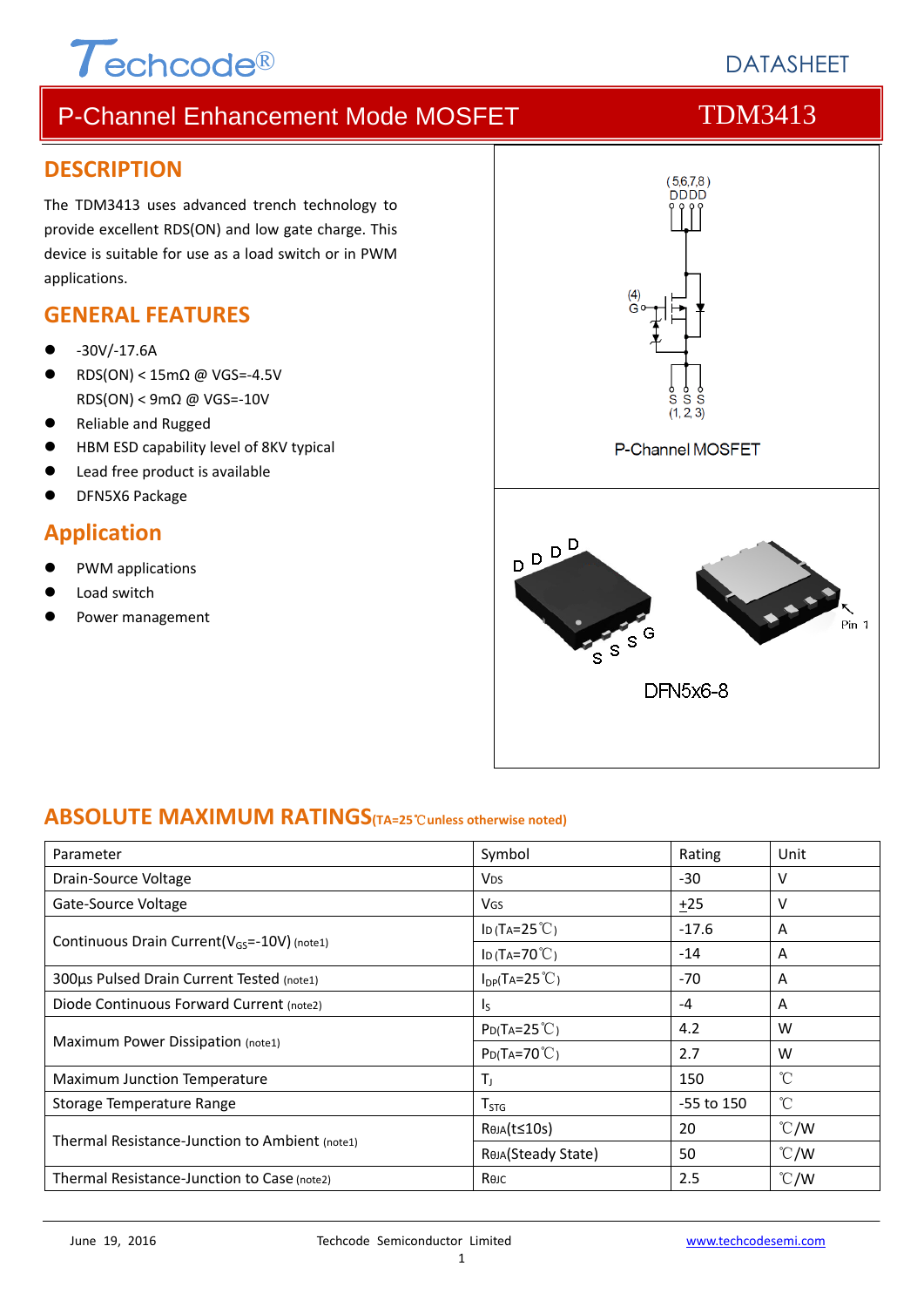

# P-Channel Enhancement Mode MOSFET TOM3413

#### **ELECTRICAL CHARACTERISTICS (TA=25**℃**unless otherwise noted)**

| Parameter                                 | Symbol                  | <b>Test Conditions</b>                       | Min                      | Typ            | Max                      | Unit      |  |  |
|-------------------------------------------|-------------------------|----------------------------------------------|--------------------------|----------------|--------------------------|-----------|--|--|
| <b>STATIC CHARACTERISTICS</b>             |                         |                                              |                          |                |                          |           |  |  |
| Drain-Source Breakdown Voltage            | <b>BV<sub>DSS</sub></b> | $-30$<br>VGS=0V, ID=-250µA                   |                          | $\sim$         | $\overline{\phantom{a}}$ | $\vee$    |  |  |
| Zero Gate Voltage Drain Current           | <b>IDSS</b>             | VDS=-24, VGS=0V                              | $\overline{a}$           | $\overline{a}$ | $-1$                     | $\mu$ A   |  |  |
| Gate-Body Leakage Current                 | lgss                    | VGS=±20V, VDS=0V                             | $\bar{\phantom{a}}$      | $\Box$         | ±10                      | $\mu$ A   |  |  |
| <b>ON CHARACTERISTICS (Note 3)</b>        |                         |                                              |                          |                |                          |           |  |  |
| <b>Gate Threshold Voltage</b>             | VGS(th)                 | V <sub>DS</sub> =VGS, I <sub>D</sub> =-250µA | $-1.3$                   | $-1.8$         | $-2.3$                   | $\vee$    |  |  |
| Drain-Source On-State Resistance          |                         | VGS=-4.5V, IDS=-10A                          | $\overline{\phantom{a}}$ | 11             | 15                       | $m\Omega$ |  |  |
|                                           | R <sub>DS</sub> (ON)    | VGS=-10V, IDS=-17.6A                         | $\overline{a}$           | 7              | 9                        | $m\Omega$ |  |  |
| DYNAMIC CHARACTERISTICS (Note4)           |                         |                                              |                          |                |                          |           |  |  |
| Gate Resistance                           | $R_{g}$                 | $V_{GS}$ =0V, V <sub>DS</sub> =0V, F=1MHz    | $\blacksquare$           | 8              | $\mathbb{L}$             | Ω         |  |  |
| Input Capacitance                         | Ciss                    | VDS=-15V, VGS=0V, F=1.0MHz                   | $\Box$                   | 2110           | $\Box$                   | PF        |  |  |
| <b>Output Capacitance</b>                 | Coss                    |                                              | $\overline{a}$           | 425            | $\overline{\phantom{a}}$ | PF        |  |  |
| Reverse Transfer Capacitance              | Crss                    |                                              | L.                       | 330            | $\overline{\phantom{a}}$ | PF        |  |  |
| <b>SWITCHING CHARACTERISTICS (Note 4)</b> |                         |                                              |                          |                |                          |           |  |  |
| Turn-on Delay Time                        | $td($ on $)$            | VDD=-15V, RL=15Ω, VGEN=-10V,                 | $\frac{1}{2}$            | 12             | $\overline{a}$           | nS        |  |  |
| Turn-on Rise Time                         | tr                      | $RG=6Q$ $Ins=.1A$                            | $\mathbf{r}$             | 14             | $\overline{a}$           | nS        |  |  |
| Turn-Off Delay Time                       | td(off)                 |                                              | $\sim$                   | 98             | $\blacksquare$           | nS        |  |  |
| <b>Turn-Off Fall Time</b>                 | tf                      |                                              | $\sim$                   | 60             | $\Box$                   | nS        |  |  |
| <b>Total Gate Charge</b>                  | Qg                      | VDS=-15V, IDS=-17.6A, VGS=-10V               | $\overline{a}$           | 45             | $\blacksquare$           | nC        |  |  |
| Gate-Source Charge                        | Qgs                     |                                              | $\overline{a}$           | 5              | $\overline{\phantom{a}}$ | nC        |  |  |
| Gate-Drain Charge                         | Qgd                     |                                              | $\overline{a}$           | 12.7           | $\overline{a}$           | nC        |  |  |
| Body Diode Reverse Recovery Time          | Trr                     | lps=-17.6A, dl/dt=100A/µs                    | $\blacksquare$           | 24             | $\frac{1}{2}$            | nS        |  |  |
| Body Diode Reverse Recovery Charge        | $Q_{rr}$                |                                              | $\overline{\phantom{a}}$ | 16             | $\Box$                   | nC        |  |  |
| DRAIN-SOURCE DIODE CHARACTERISTICS        |                         |                                              |                          |                |                          |           |  |  |
| Diode Forward Voltage (Note 3)            | <b>V<sub>SD</sub></b>   | VGS=0V, ISD=-1A                              |                          | $-0.7$         | $-1$                     | $\vee$    |  |  |

NOTES:

1. Surface Mounted on  $1in^2$  pad area, t≤ 10sec. R<sub>0JA</sub> steady state t = 999s.

2. The power dissipation P<sub>D</sub> is based on T<sub>J(MAX)</sub> = 150<sup>o</sup>C, and it is useful for reducing junction-to-case thermal resistance (ReJC) when additional heat sink is used.

- 3 Pulse Test: Pulse Width  $\leq 300$ μs, Duty Cycle  $\leq 2\%$ .
- 4 Guaranteed by design, not subject to production testing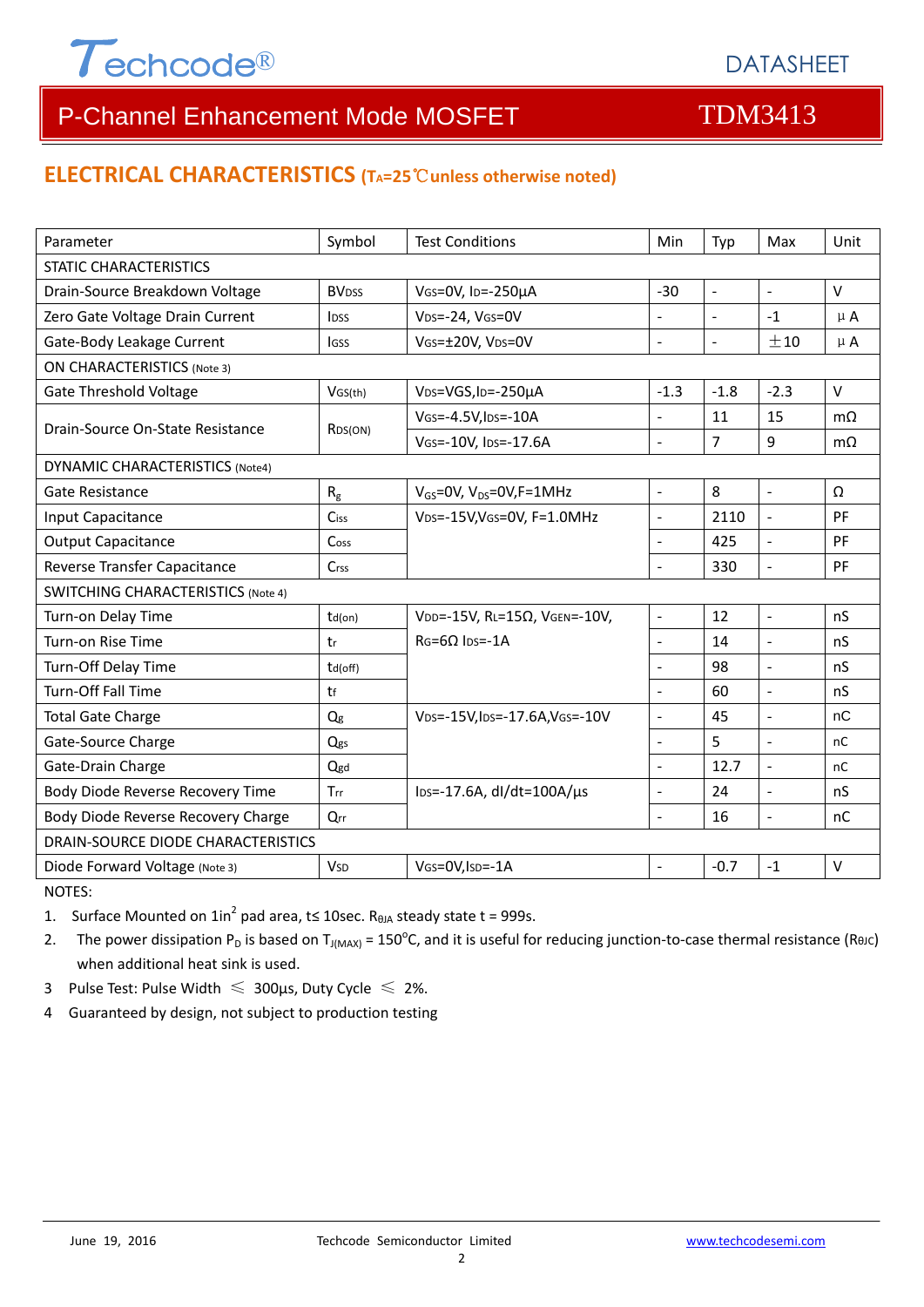

## DATASHEET

# P-Channel Enhancement Mode MOSFET TDM3413

### **Typical Operating Characteristics**





Mounted on 1in<sup>2</sup> pad  $R_{\text{eJA}}$ : 30 °C/W

 $10$ 

1

60

1E-3  $\Box$ <br>1E-4

 $1E-3$ 

 $0.01$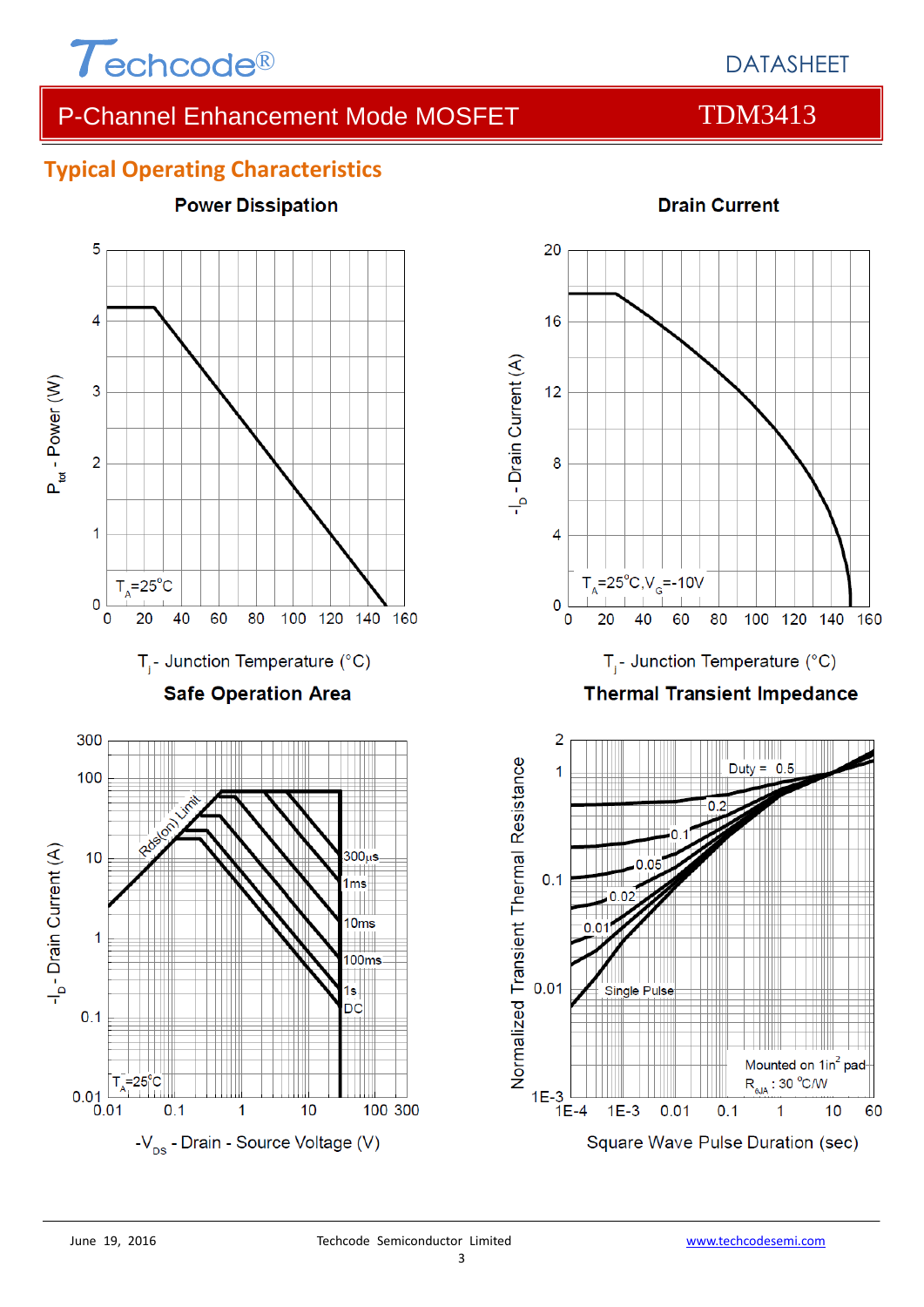

# DATASHEET

# P-Channel Enhancement Mode MOSFET TDM3413

### **Typical Operating Characteristics(Cont.)**

**Output Characteristics** 



-V<sub>ps</sub> - Drain-Source Voltage (V)

#### **Gate-Source On Resistance**





#### **Gate Threshold Voltage**



#### **Drain-Source On Resistance**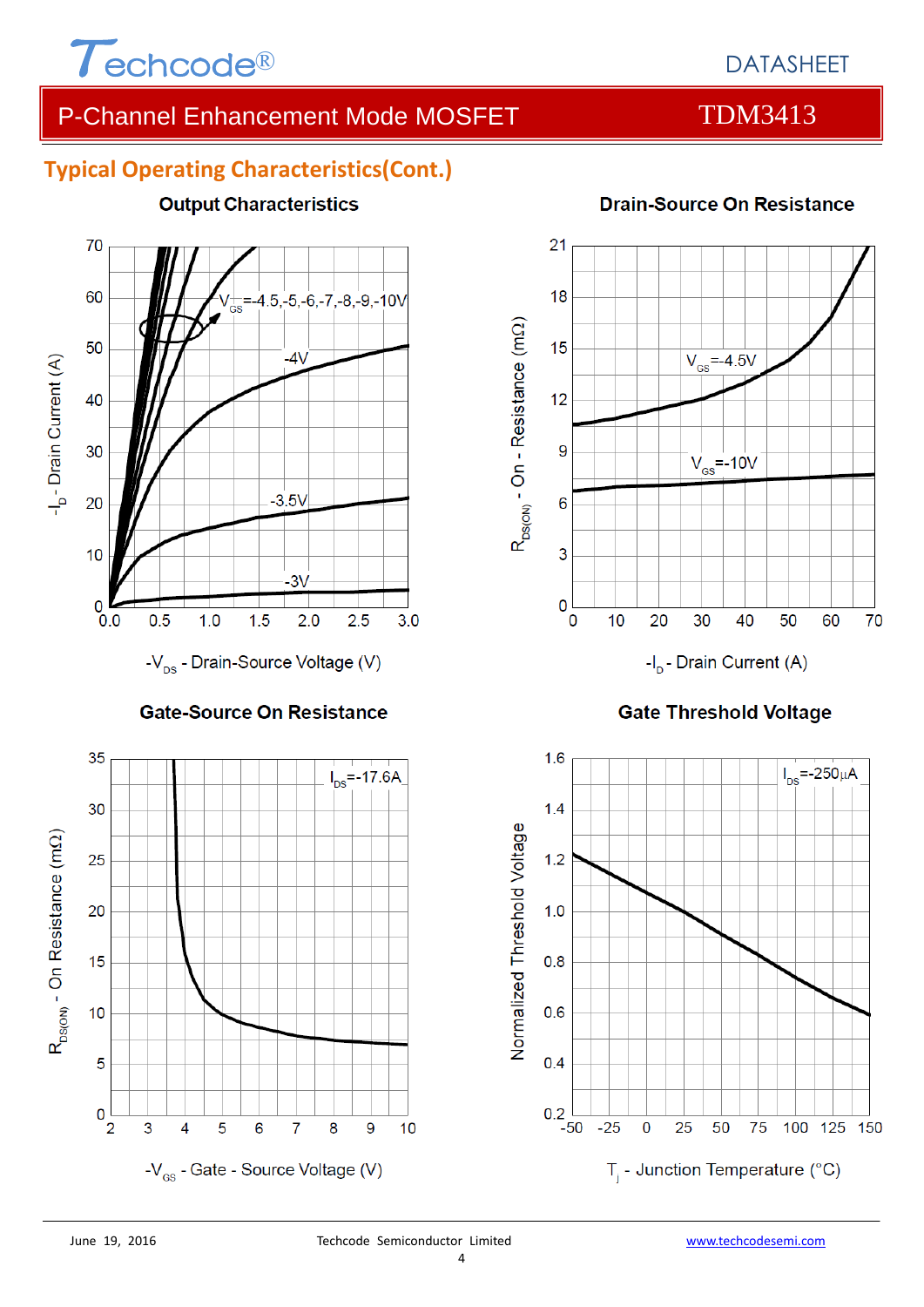

 $1.8$ 

# DATASHEET

# P-Channel Enhancement Mode MOSFET TDM3413

### **Typical Operating Characteristics (Cont.)**

**Drain-Source On Resistance** 

#### $V_{\text{gs}}$  = -10V  $I_{DS} = -17.6A$  $1.6$ Normalized On Resistance  $1.4$  $1.2$  $1.0$  $0.8$  $0.6$  $R_{ON}$ @T<sub>j</sub>=25°C: 7mΩ  $0.4$  $-25$  $\mathbf 0$ 25 50 75 100 125 150 -50  $T_i$ - Junction Temperature (°C) Capacitance 3200 Frequency=1MHz 2800 2400 C - Capacitance (pF) **Ciss** 2000 1600 1200 800 Coss **Crss** 400  $\bf{0}$ 5 0  $10$ 15 20 25 30 -V<sub>DS</sub> - Drain - Source Voltage (V)

### **Source-Drain Diode Forward**

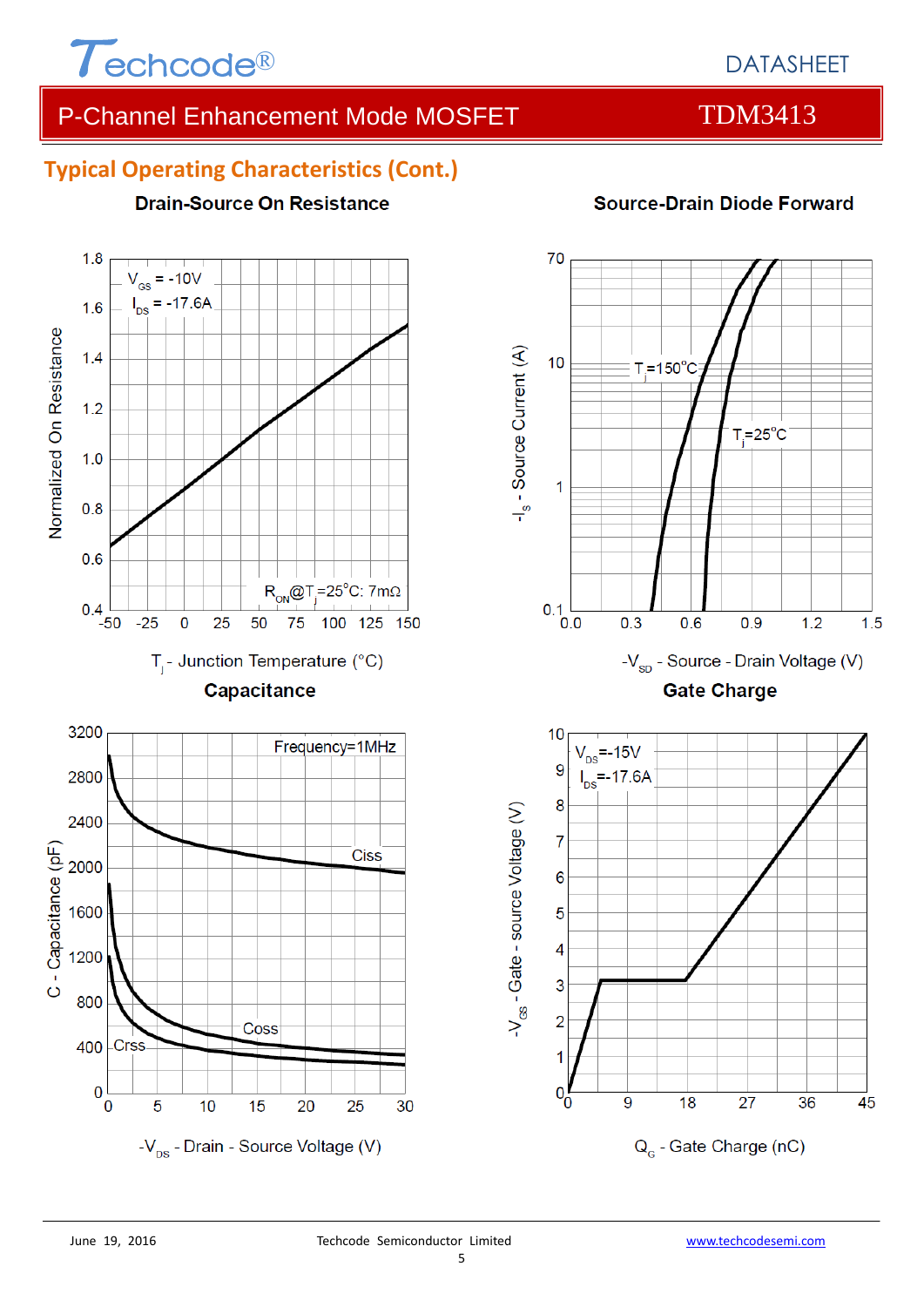

# P-Channel Enhancement Mode MOSFET TDM3413

# **Package Information**

#### DFN5\*6-8 Package

| п.<br> B <br>е |                    |          |               |       |  |  |  |  |
|----------------|--------------------|----------|---------------|-------|--|--|--|--|
|                | <b>DFN5x6-8</b>    |          |               |       |  |  |  |  |
| rom∑≺o         | <b>MILLIMETERS</b> |          | <b>INCHES</b> |       |  |  |  |  |
|                | MIN.               | MAX.     | MIN.          | MAX.  |  |  |  |  |
| А              | 0.90               | 1.20     | 0.035         | 0.047 |  |  |  |  |
| в              | 0.3                | 0.51     | 0.012         | 0.020 |  |  |  |  |
| с              | 0.19               | 0.25     | 0.007         | 0.010 |  |  |  |  |
| D              | 4.80               | 5.30     | 0.189         | 0.209 |  |  |  |  |
| D <sub>1</sub> | 4.00               | 4.40     | 0.157         | 0.173 |  |  |  |  |
| Е              | 5.90               | 6.20     | 0.232         | 0.244 |  |  |  |  |
| E1             | 5.50               | 5.80     | 0.217         | 0.228 |  |  |  |  |
| е              |                    | 1.27 BSC | 0.050 BSC     |       |  |  |  |  |
| F              | 0.05               | 0.30     | 0.002         | 0.012 |  |  |  |  |
| F <sub>1</sub> | 0.35               | 0.75     | 0.014         | 0.030 |  |  |  |  |
| G              | 0.05               | 0.30     | 0.002         | 0.012 |  |  |  |  |
| G <sub>1</sub> | 0.35               | 0.75     | 0.014         | 0.030 |  |  |  |  |
| н              | 3.34               | 3.9      | 0.131         | 0.154 |  |  |  |  |
| κ              | 0.762              |          | 0.03          |       |  |  |  |  |

Note: 1. Dimension D, D1, D2 and E1 do not include mold flash or protrusions.

Mold flash or protrusions shall not exceed 10 mil.

D

面 Ш





DATASHEET